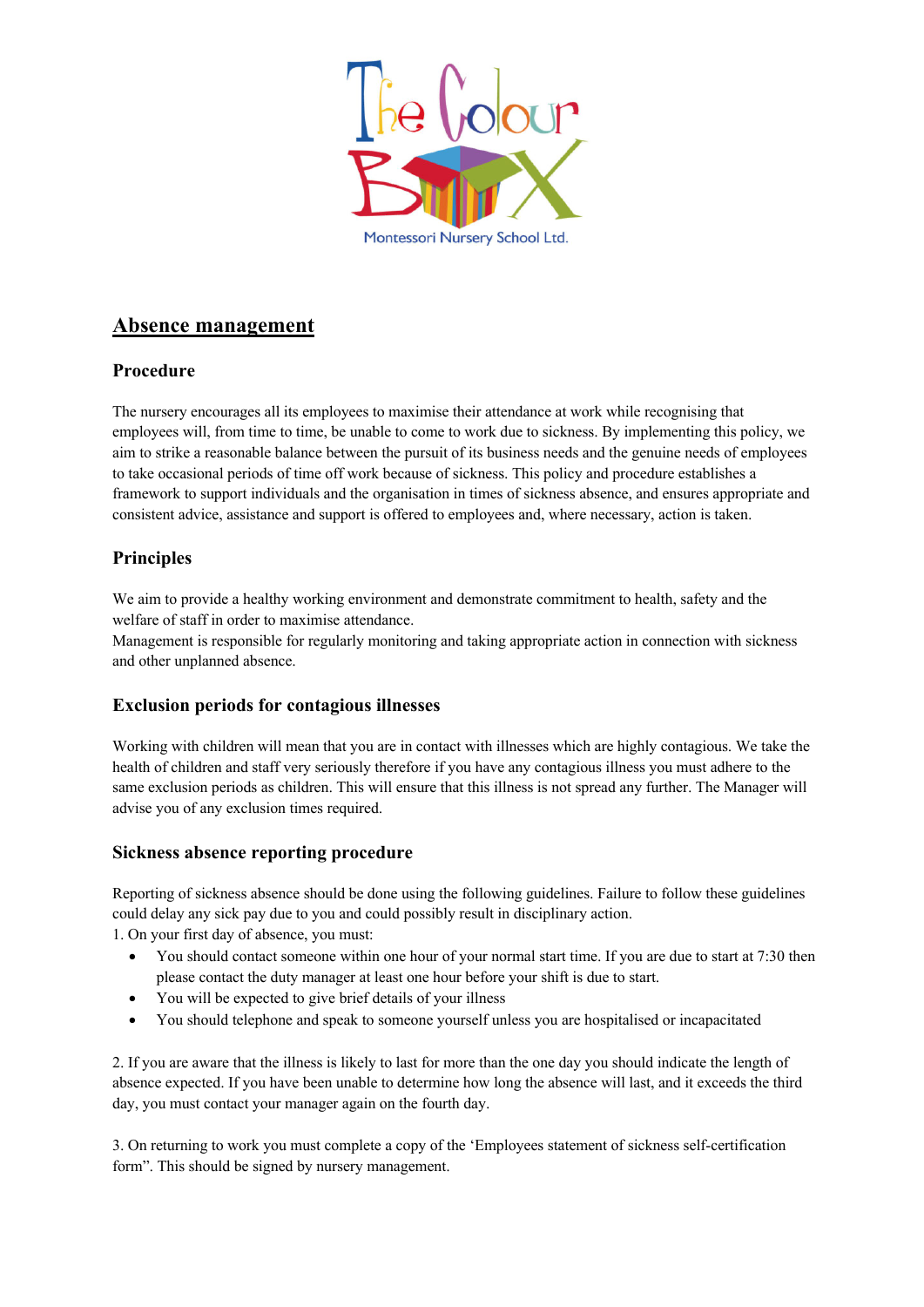

4. For absences of more than seven consecutive days, you must provide a 'fit note' completed by a qualified medical practitioner for the period of absence.

5. After returning to work from any sickness absence leave, a 'return to work' interview may be undertaken by the employee and line manager. This will not happen in all circumstances, but it would be expected in the following:

- Where the absence has exceeded 14 days
- Where the nature of the illness means that duties on return to work may need to be altered, and clarification and/or consultation is required
- Where a member of staff has had two or more absences in 12 weeks

During the return to work interview the following will be discussed:

- The reason for absence
- Whether adjustments to the role (on a temporary or more permanent basis) are required, and what they are. These might include adjusted work patterns, start and finish times and changes of duties
- Future requirements and expectations, e.g. improved attendance
- The return to work interview should be recorded and signed by both the duty manager and employee and a copy attached to the employee's file.
- Where an employee's attendance record gives cause for concern because of the duration or frequency of absence, this should be brought to the attention of the employee through a discussion with the manager. Throughout any stage of discussions on sickness absence, employees may be accompanied by a work colleague.
- The abuse of sick leave and pay regulations may be classified as misconduct and will be dealt with through the disciplinary procedure

## **Frequent and/or persistent short-term sickness absence**

Short-term absence may either be for reasons of sickness, e.g. short periods of one or two days occurring frequently. Absence of this nature can be identified by one of the following indicators and should be classed as trigger:

- Four self-certified spells of absence in one calendar year
- A total of 10 working days or more of self-certified absence in one calendar year
- Patterns of absence over a period, e.g. an individual regularly taking Mondays or Fridays off
- Where an employee's attendance record is significantly worse than those of comparable employees, or absence problems have gone on for a considerable length of time.

### **Long-term sick absence**

For the purposes of the policy, long-term sick absence is defined by the nursery as absences lasting over one month.

Where absences have lasted over 14 calendar days or more the duty manager should contact the member of staff concerned to obtain an initial assessment of the problem and to offer any further help or assistance. This informal contact may be maintained with the employee's agreement until the 'trigger point' of one month's continuous absence.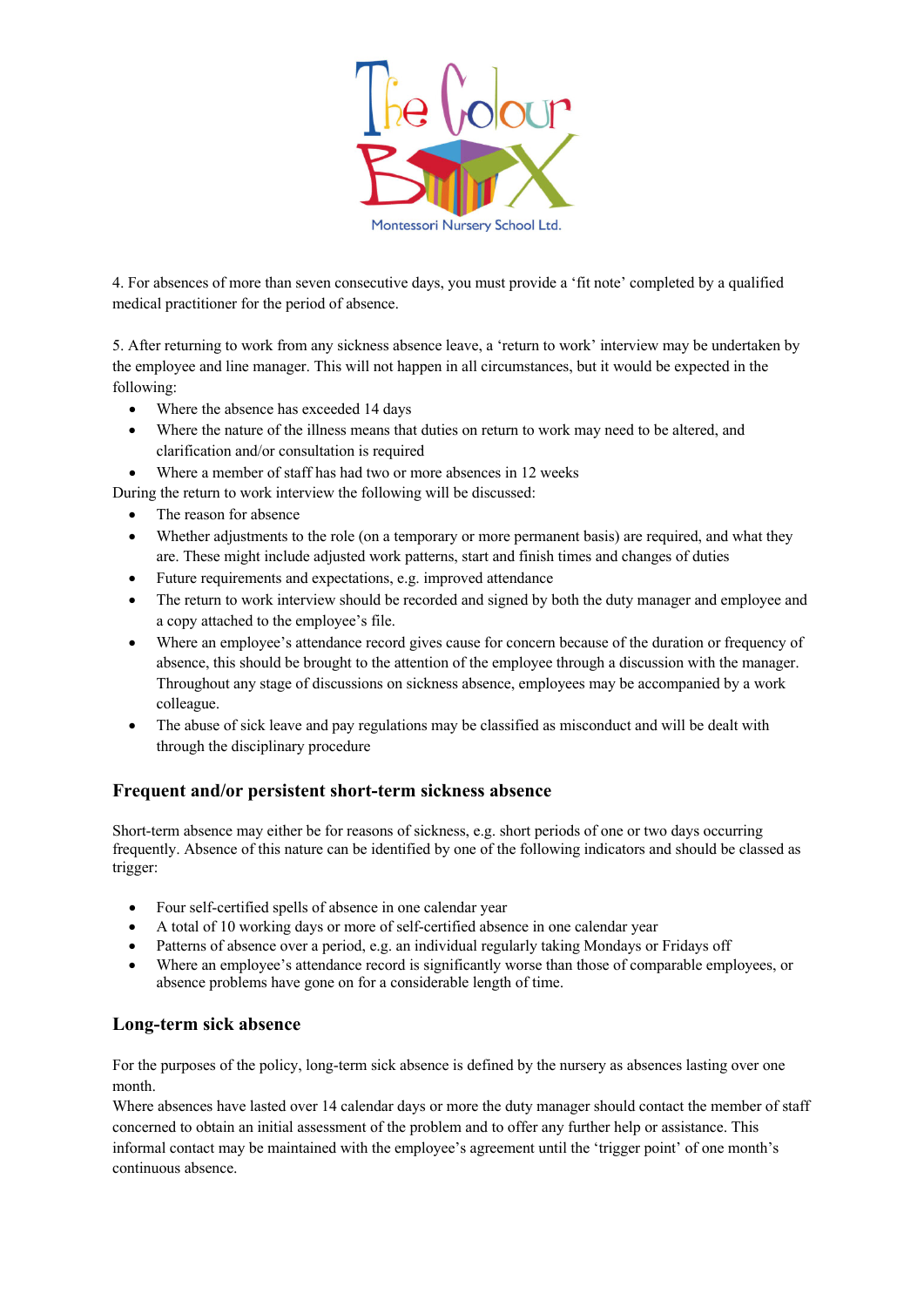

At this point and where felt appropriate after further assessment of the problem, the manager will arrange a faceto-face meeting or telephone conference between themselves and the member of staff. The meeting should:

- Seek to confirm the reasons and nature of the absence and its likely duration
- Ensure that the member of staff is aware of the nursery's concern regarding their health and necessary absence from work
- Consider offering alternative duties or a shorter working week if this would enable a quicker return to work subject to medical advice
- Give consideration to any personal problems being encountered and discuss possible ways of helping the individual resolve these
- Advise the member of staff that in their best interests they may be asked to see a registered medical practitioner or occupational health provider appointed by the nursery to enable a medical report to be prepared
- Alternatively, and if appropriate, gain agreement from the member of staff to contact their doctor or specialist in order to establish the likely length of absence and the long-term effect on capability in relation to job performance and attendance at work.

If all other avenues have been investigated, the absence continues or following return to work, the attendance record does not improve; a subsequent meeting should be arranged. At this point unless there are reasonable grounds to believe there will be an improvement in the foreseeable future, the manager should inform the member of staff that long-term sick absence due to ill health may put their employment at risk and the possibility of termination by reason of capability might have to be considered taking into account any medical information available. The position will be reviewed periodically and ultimately it may become necessary from a business perspective to consider termination of employment. In these circumstances, the nursery will:

- Review the employee's absence record to assess whether or not it is sufficient to justify dismissal
- Consult the employee
- Obtain up-to-date medical advice through Occupational Health
- Advise the employee in writing as soon as it is established that termination of employment has become a possibility
- Meet with the employee to discuss the options and consider the employee's views on continuing employment
- Review if there are any other jobs that the employee could do prior to taking any decision on whether or not to dismiss
- Allow a right of appeal against any decision to dismiss the employee on grounds of long-term ill health and;
	- Arrange a further meeting with the employee to determine any appeal
	- Following this meeting, inform the employee of its final decision
	- Act reasonably towards the employee at all times.

Any decision to terminate employment will be taken by the Owner, making sure the capability procedure has been exhausted